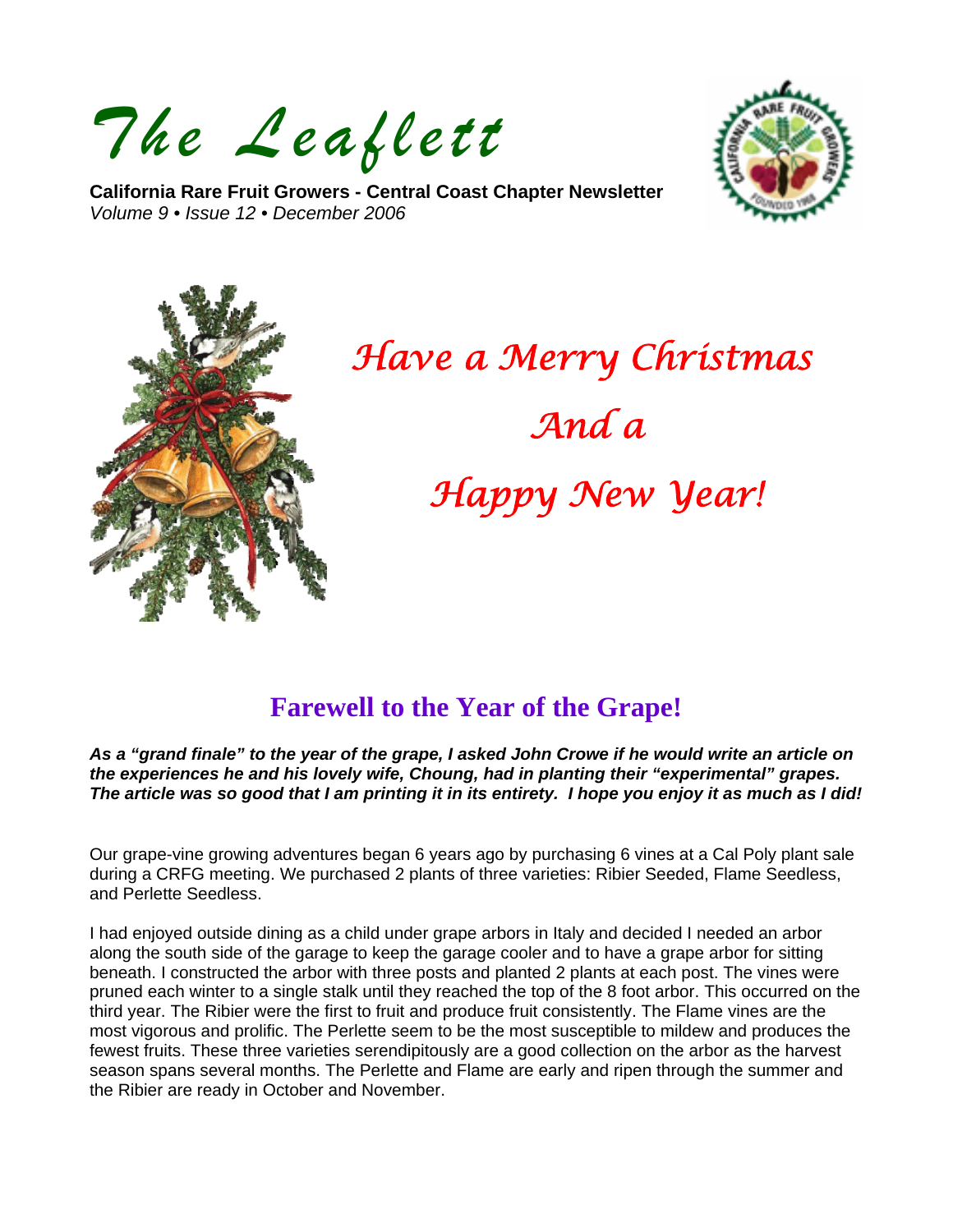

By the fourth year the 6 vines were producing more grapes than we could eat fresh. The extra grapes are either dried into raisins or frozen and used in smoothies. If we ever get a large surplus of grapes I'll try making wine. All our producing varieties so far are considered "table grapes" but I figure if used for wine and the bottle is on the table then the grapes are still table grapes.



After the success with the purchased grapes I collected scions from 19 more varieties from CRFG members. The scions were rooted in potting soil on a heating coil in a cold frame (a poultry cage with painter's plastic covering) and placed along a south facing wall (under the arbor). Once the plants rooted and began leafing, the pots were moved outside.

The vines were then planted on a west facing hill on temporary terraces. The terraces were constructed using pier cut-offs and rebar driven into the hill and as is the case with many temporary projects, the pier cut-offs have yet to be replaced with something more substantial. T-posts with wire have since been added for the grapes to grow up and along.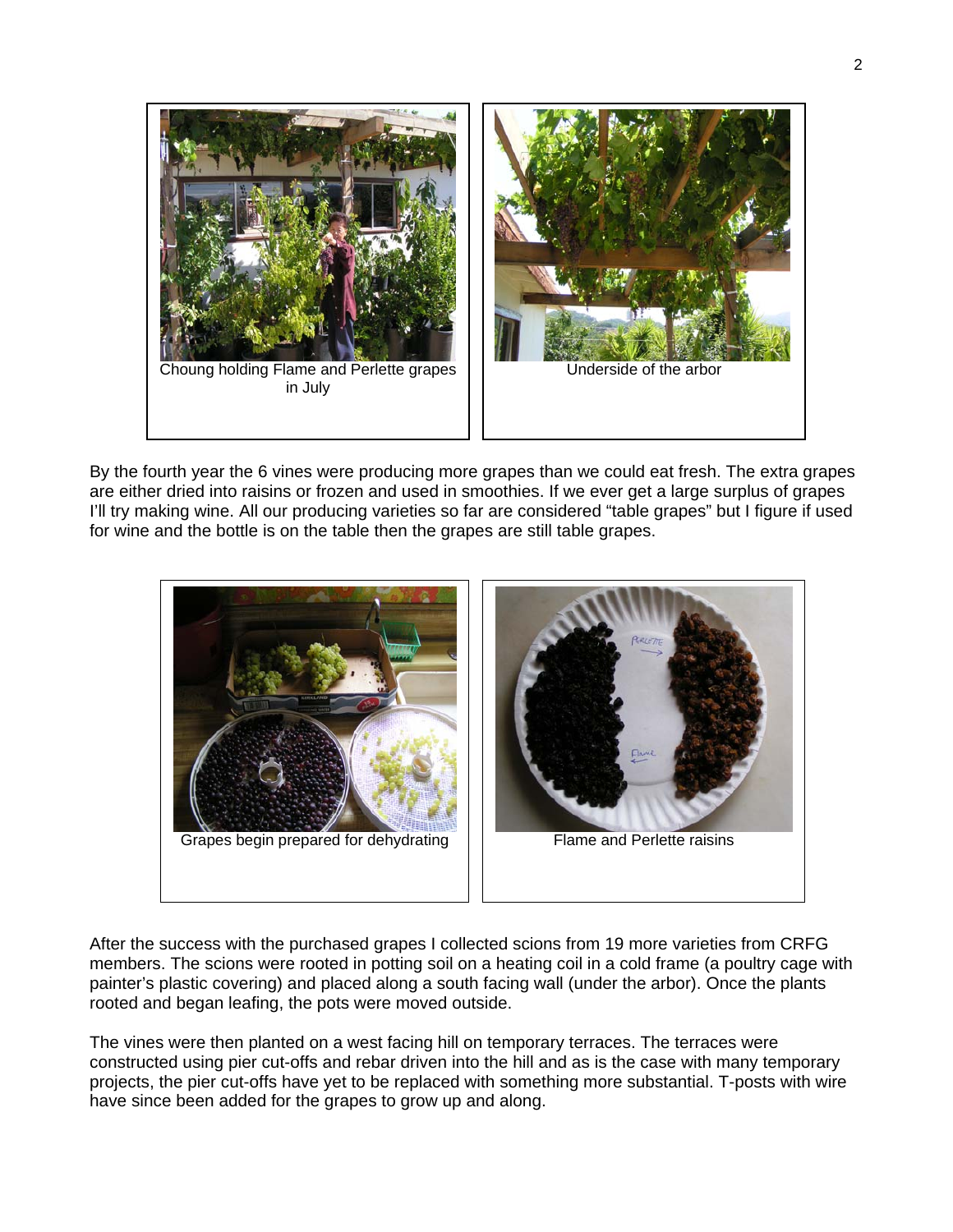



The west side vines have been in the ground for three years now and this year had a small crop. We ate a few, the quail ate a few and the foxes took their fill (they eat a lot more than their size would indicate).

The grape vines have been fairly pest free. I have only observed three methods of pest attacks on our vines: subterranean, by land, and by air. Pocket gophers tenaciously tunnel the west slope and constant vigilance is required to discover and get the gophers. I used to think that the foxes loitering around the vines were looking for gophers but a closer evaluation of evidence left behind indicates grape consumption (photo omitted for decency).

The preeminent land attacks were by deer prior to being thwarted by an 8 foot fence. The foxes are the new primary grape predator. Vines planted near a woodpile have been subject to defoliating by packrats. Finally ants chew on the grapes but have been more of an annoyance than a threat to the harvest. Ant bait stations as describe in the *Leafle*tt work well.



Air attacks are used by a number of pests. Birds are the quickest and most successful at decimating the grape harvest. The grapes slowly ripen in the summer sun until one day large flocks of birds descend and eat them all. The main culprits are Steller's and Western Scrub Jays. I'd never seen jays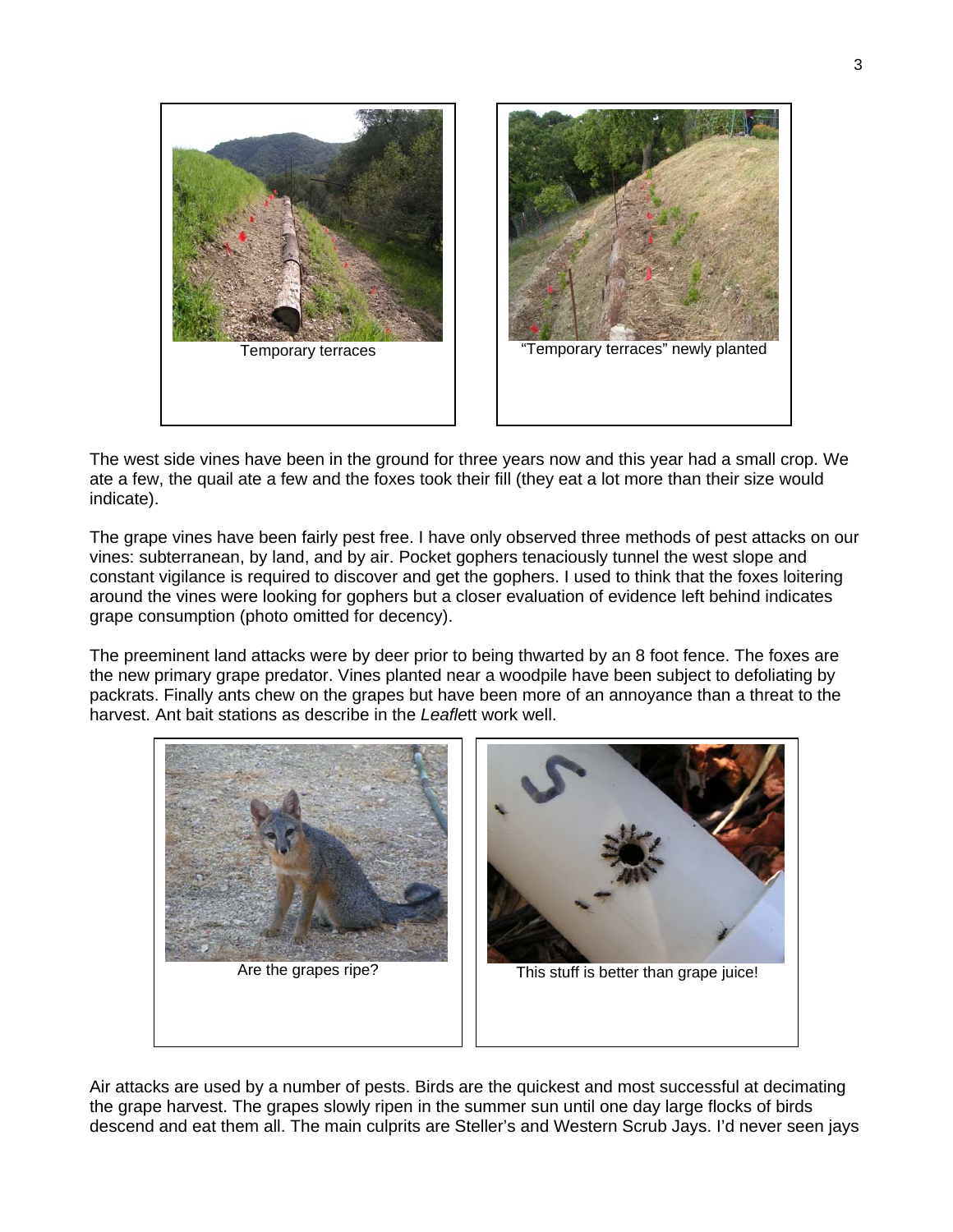flock before I had ripe grapes. Netting works well if it is setup at the beginning of the season. Insects have been an issue on the fruit, mainly wasps/yellow jackets, and are controlled by homemade traps made from plastic water bottles. Mildew was a problem last year for the first time. It was not an issue this year but will likely need to be addressed in the future.

So far the vines have not required fertilizer or other amendments to produce decent crops.

Each year we collect more scions and vines and now have grape vines all around the yard. This year we're adding some traditional wine variety vines. Our current vines are:

| Aleatico               | Moscato Pappo            | New varieties collected this year: |
|------------------------|--------------------------|------------------------------------|
| <b>Autumn Seedless</b> | NY 47616                 | Cabernet Franc                     |
| <b>Black Corinth</b>   | Palomino                 | Cabernet Sauvignon                 |
| <b>Black Monukka</b>   | Perlette                 | Concord                            |
| Delight                | <b>Princess</b>          | NY 65479.1                         |
| Emperor                | <b>Ribier Seeded</b>     | Zinfandel / Primitivo              |
| <b>Flame Seedless</b>  | Rose of Peru             |                                    |
| Gold Muscat            | <b>Thompson Seedless</b> |                                    |
| Golden Muscat          | White Malaga             |                                    |
| <b>Marroo Seedless</b> | <b>White Malvoisie</b>   |                                    |
| Moscato d'Adda         |                          |                                    |

## **November Meeting**

The November meeting, held at the Crops Unit Classroom, was another well attended event with over 80 people braving the first rain of the year to attend! The program, presented by Alice Hamrick and Nancy Hardwick of the Master Gardener's Program, was well received. If you missed out on their slide presentation on how to control weeds the IPM way, you can visit the University of California Integrated Pest Management website at: http://www.ipm.ucdavis.edu/PMG/PESTNOTES/pn7441.html

If you don't have access to a computer at home, your friendly librarian will be happy to assist you in locating this site. Make some copies of the pages so you can refer to them often. You really will be



happier about weed control and will be pulling them out instead of your hair!

Another highlight of the meeting was a special commemoration of Veterans quite appropriate as our meeting was held on Veteran's Day! After a brief speech of thanks to both Veterans and those currently serving in the military by our cochair, Bob Tullock, he asked all Veterans to please stand. The crowd gave them all a huge ovation. Then everyone stood and the flag salute was led by Dave Christie. (The photo on left, which was taken by Joe Sabol, features Kathy, Bob, Chuck, and Dave.)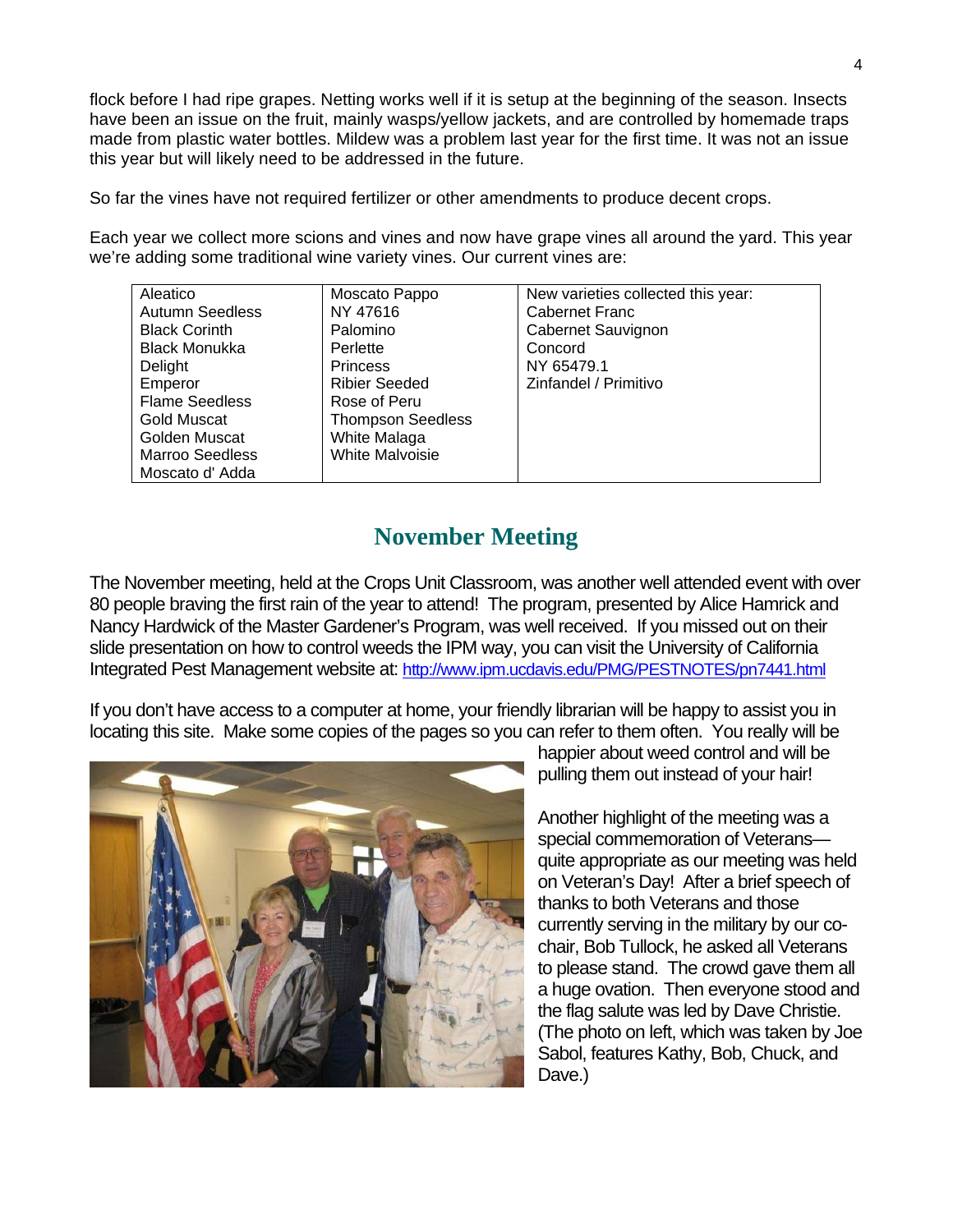#### **Rare Fruit of the Month—Green Fig**  *By Pet Daniels*

Last Christmas at the CRFG annual Christmas party plant exchange/raffle/auction we were the lucky recipients of one of our own Dr. Bob Tullock's green fig trees.

Living only a block and a half from the ocean in Pismo Beach, my husband, Marv, and I were uncertain of the success of this tree ever having edible fruit. Yes, we can grow anything, but producing a crop is a different matter! Sometimes we can grow a crop and the fruit does not taste good. In other words, it is a waste of our time and water to try to grow plants that need hot weather or winter chill. We are in a very temperate microclimate. But, we are "dyed in the wool" CRFG members and have been for long enough to call our landscape 'Survival of the Tastiest' and enjoy a good challenge.

So, we planted this little green fig tree in the warmest location on our small property and tenderly cared for it for almost 11 months before the one fig on the tree bent its neck and told us it was ready to be picked! November 6, 2006 was that fateful day! Marv and I shared the small fig and let me tell you, dear reader, this was one FINE FIG! The skin is pale green and the flesh is dark purple! Colorful and also very tasty! No open eye for bugs to crawl into, sweet and juicy! It is a fig fit for a king!

The name of this Fine Fig you ask? We call it **BOB**--not only for the donor, but also for Beautiful Offspring of Bob.

#### **A CRFG Christmas Gift to Iraq!! By Joe Sabol**

A group of U.S. Army soldiers stationed in Iraq had a great idea. They wanted to plant some olive trees on and around their base to leave the place better than they found it and to give a gift, a living gift, of fruit trees to the people of Iraq.

They contacted the California Rare Fruit Growers and asked for 164 olive trees. Why 164 trees?

Their Unit is the 164th Corps Support Group and is stationed at the huge Camp Anaconda located just north of Baghdad. We thought this request would be a fun challenge and decided to see what we could do to help.

We called Tom Burchell, Burchell Nursery in Oakdale, to see if he had some olive trees he could sell. He quickly jumped on this project and made us a very sweet deal for 200 small olive trees. He gave us a significant discount and agreed to sell us the trees for only \$2.50 each. He would also donate the shipping containers and even bring the trees to a midway meeting place! The olive trees are rooted cuttings of known varieties so, no budding or



grafting would be required. They are small trees, currently in 4 inch containers and should ship without difficulty. (The photo of the little trees was taken by Tom Burchell.)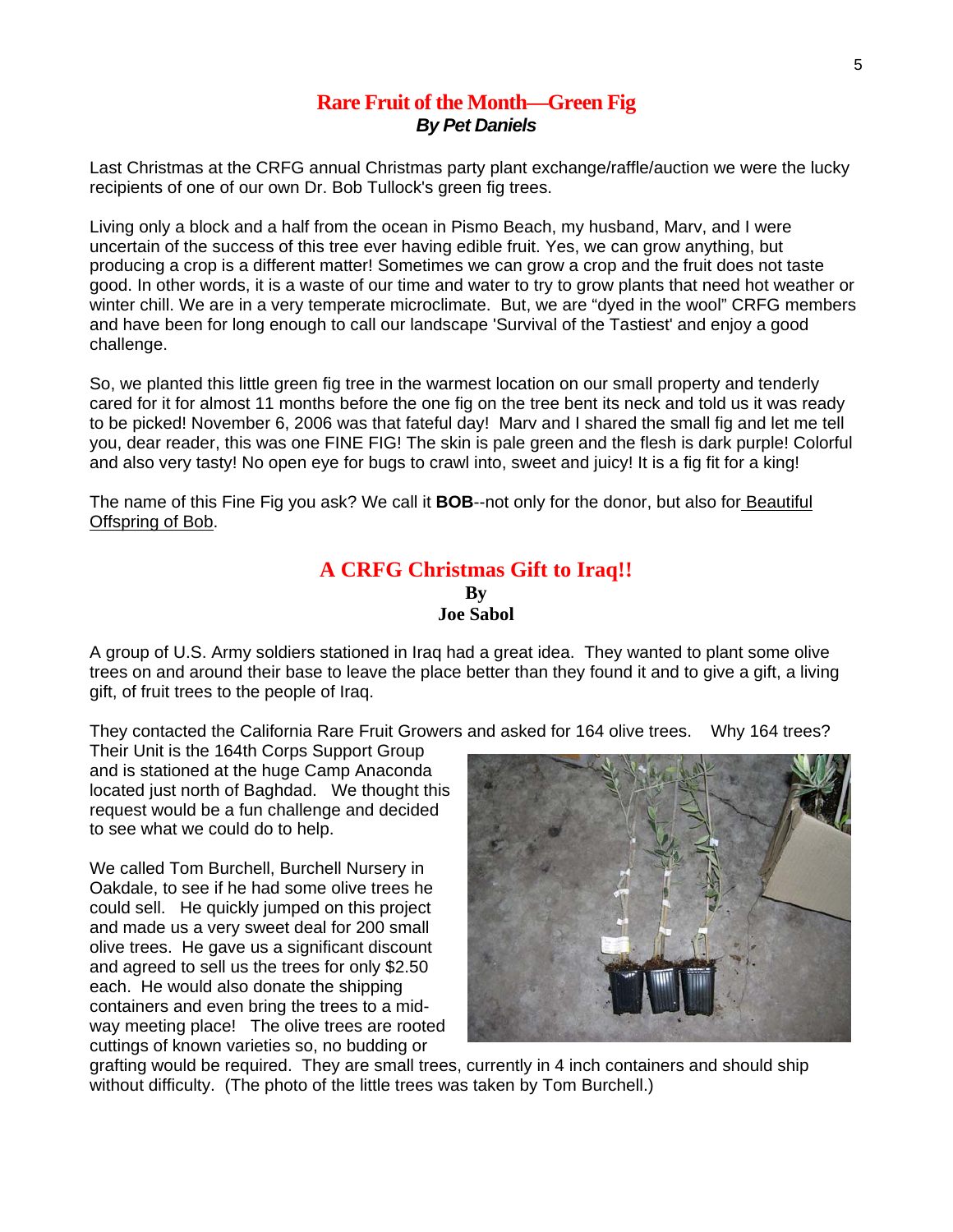We needed to raise \$500 to pay for the trees. Many of our members immediately agreed to help with a donation. We came up with a plan to have an "adopt two trees" program where 100 members or families would chip in \$5 each and adopt two trees. That would give us the \$500. The word got out quickly and donations were going to come as soon as we gave the word. Then, an anonymous donor came forth from Southern California, not a member of the Central Coast Chapter, but a Life Member in CRFG. This generous donor was very serious about helping with the project and insisted on covering the entire cost of the trees!

The next challenge was to get the olive trees to the March Air Force Base in Riverside. Why Riverside? That is where the DHL plane was to fly our trees to Iraq, at no charge! Yes, DHL was all set to ship our trees for free on Friday, December 8. They would be part of another big shipment of "Christmas Gifts" going to Iraq. This is plan one. We needed two plans.

Plan two is to ship them via DHL on **another** plane. The top management of DHL is considering making a special deal out of our "Olive Tree Project" and would put them on a different plane a few days or weeks later, perhaps with some media attention. This is plan two.

Finally, we are seeking full approval by the United States Army. We want to be sure that the trees do not end up sitting on a loading dock for a few weeks. We want to follow all the "rules" regarding shipping of live plants into a war zone! We are working with the "military commanders" who all need to say GO…and say it aloud!

In summary, we are very proud of our soldiers in Iraq for developing a plan to leave their military base in better shape than when they found it. We are honored to be asked to be part of this special gift going from California to Iraq. Our prayer is that the people of Iraq will stop the senseless killing of each other and our soldiers. We hope that they will catch the spirit of the olive tree…a traditional symbol of peace.

### **Are You Here?**

If your name is listed below, it is because your annual chapter newsletter fees are **due in January**. For a mere pittance of **\$6** per year, you are kept informed of chapter activities and you receive this fabulous newsletter! Where else can you get that kind of return for just over **1 ½** cents a day? To make it an even better value, you could pay \$25, get the newsletter for **five** years, and not have to search for your name for a long time! So check it out! Please send in your choice of payment to: **Richard Pottratz, Treasurer, 2430 Leona Avenue, San Luis Obispo, CA 93401.**

Sande Adkins, Robert L. Asbell, Richard Beltran, Paul & Becky Bestwick, Elfrieda Blond, Bernard Diggins, Chester A. Gibbs, Eric Grandin, Art & Doris Henzgen, Carolyn & Mike Jones, Joe Maletesta, Dan Mourani, Liese Rego, Esther Rigoni, Charles & Dolores Roady, Eunice W. Scarbouough, Wally & Dorothy Seelos, Bob Simola, Jim & Kathy Trask, and Suedene Walker.

#### **Nutritional Chart**

Someone sent Joe Sabol a very good nutritional chart on Healing Foods and he shared it with me. I wanted to print it in this newsletter, so I tracked down the source of the chart and found the original creators. It was at a website created by the **students** of John F. Kennedy High School, Bronx New York under the supervision of their coach Steve Feld. I asked for and got permission to use the chart below as long as I gave credit where credit was due. The whole site is amazing and interesting. Go there! <http://www.tqnyc.org/NYC063364/>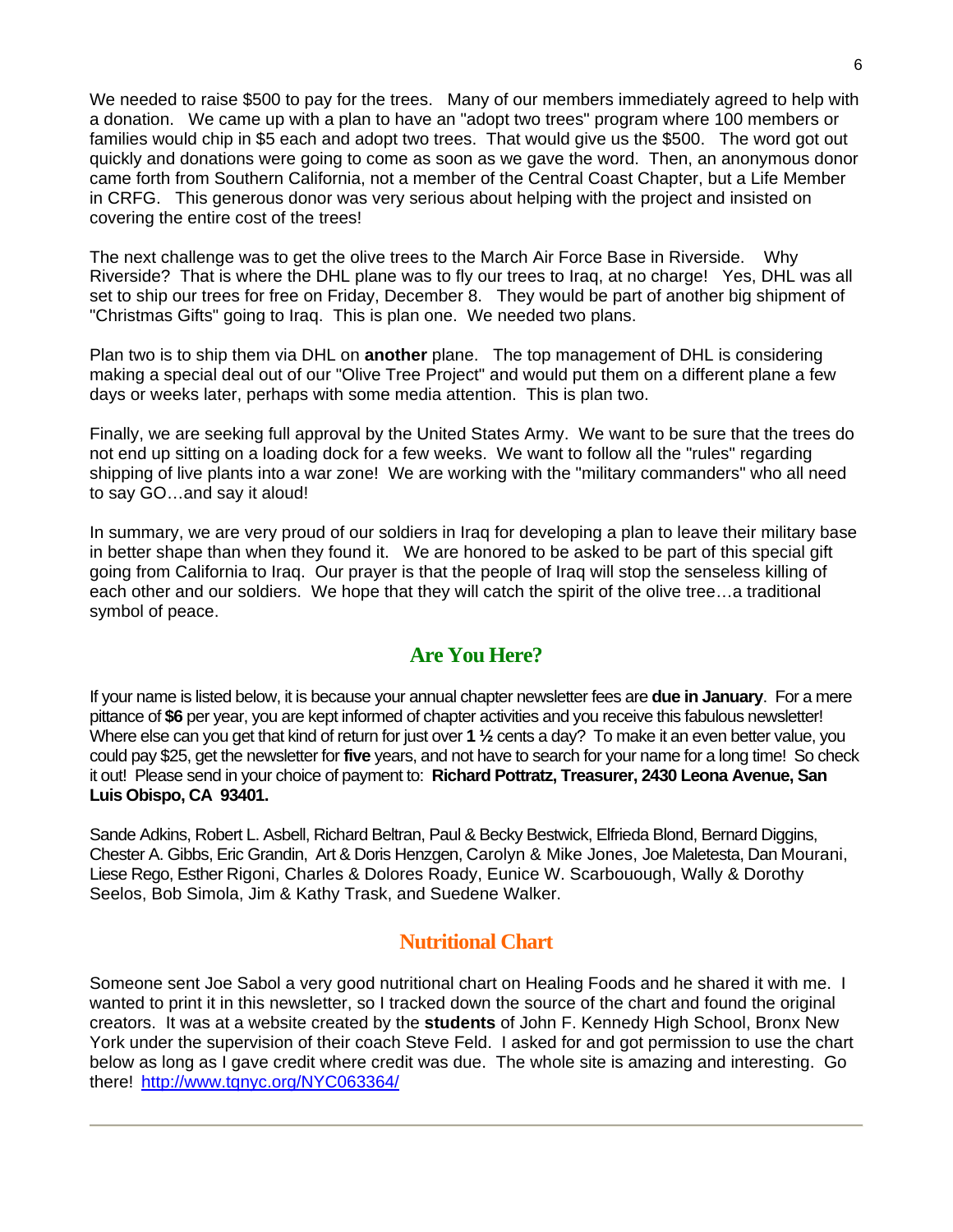| apples            | <b>Protects your</b><br>heart                     | prevents<br>constipation               | <b>Blocks diarrhea</b>               | <b>Improves lung</b><br>capacity             | <b>Cushions joints</b>                       |
|-------------------|---------------------------------------------------|----------------------------------------|--------------------------------------|----------------------------------------------|----------------------------------------------|
| apricots          | <b>Combats cancer</b>                             | <b>Controls blood</b><br>pressure      | Saves your<br>eyesight               | <b>Shields against</b><br><b>Alzheimer's</b> | <b>Slows aging</b><br>process                |
| <b>artichokes</b> | <b>Aids digestion</b>                             | <b>Lowers</b><br>cholesterol           | <b>Protects your</b><br>heart        | <b>Stabilizes blood</b><br>sugar             | <b>Guards against</b><br>liver disease       |
| avocadoes         | <b>Battles diabetes</b>                           | <b>Lowers</b><br>cholesterol           | <b>Helps stops</b><br><b>strokes</b> | <b>Controls blood</b><br>pressure            | <b>Smoothes skin</b>                         |
| <b>bananas</b>    | <b>Protects your</b><br>heart                     | Quiets a cough                         | <b>Strengthens</b><br>bones          | <b>Controls blood</b><br>pressure            | <b>Blocks diarrhea</b>                       |
| beans             | <b>Prevents</b><br>constipation                   | <b>Helps</b><br>hemorrhoids            | Lowers<br>cholesterol                | <b>Combats cancer</b>                        | <b>Stabilizes blood</b><br>sugar             |
| beets             | <b>Controls blood</b><br>pressure                 | <b>Combats</b><br>cancer               | <b>Strengthens</b><br>bones          | <b>Protects your</b><br>heart                | <b>Aids weight loss</b>                      |
| blueberries       | <b>Combats cancer</b>                             | <b>Protects your</b><br>heart          | <b>Stabilizes blood</b><br>sugar     | <b>Boosts memory</b>                         | <b>Prevents</b><br>constipation              |
| broccoli          | <b>Strengthens</b><br>bones                       | <b>Saves eyesight</b>                  | <b>Combats</b><br>cancer             | <b>Protects your</b><br>heart                | <b>Controls blood</b><br>pressure            |
| cabbage           | <b>Combats cancer</b>                             | <b>Prevents</b><br>constipation        | <b>Promotes</b><br>weight loss       | <b>Protects your</b><br>heart                | <b>Helps</b><br>hemorrhoids                  |
| cantaloupe        | <b>Saves eyesight</b>                             | <b>Controls blood</b><br>pressure      | Lowers<br>cholesterol                | <b>Combats cancer</b>                        | <b>Supports immune</b><br>system             |
| carrots           | <b>Saves eyesight</b>                             | <b>Protects your</b><br>heart          | <b>Prevents</b><br>constipation      | <b>Combats cancer</b>                        | <b>Promotes weight</b><br>loss               |
| cauliflower       | <b>Protects against</b><br><b>Prostate Cancer</b> | <b>Combats</b><br><b>Breast Cancer</b> | <b>Strengthens</b><br>bones          | <b>Banishes</b><br>bruises                   | <b>Guards against</b><br>heart disease       |
| cherries          | <b>Protects your</b><br>heart                     | <b>Combats</b><br><b>Cancer</b>        | Ends insomnia                        | <b>Slows aging</b><br>process                | <b>Shields against</b><br><b>Alzheimer's</b> |
| chestnuts         | <b>Promotes weight</b><br>loss                    | <b>Protects your</b><br>heart          | Lowers<br>cholesterol                | <b>Combats Cancer</b>                        | <b>Controls blood</b><br>pressure            |
| chili peppers     | <b>Aids digestion</b>                             | <b>Soothes sore</b><br>throat          | <b>Clears sinuses</b>                | <b>Combats Cancer</b>                        | <b>Boosts immune</b><br>system               |
| figs              | <b>Promotes weight</b><br><b>loss</b>             | <b>Helps stops</b><br><b>strokes</b>   | Lowers<br>cholesterol                | <b>Combats Cancer</b>                        | <b>Controls blood</b><br>pressure            |
| fish              | <b>Protects your</b><br>heart                     | <b>Boosts memory</b>                   | <b>Protects your</b><br>heart        | <b>Combats Cancer</b>                        | <b>Supports immune</b><br>system             |
| flax              | <b>Aids digestion</b>                             | <b>Battles</b><br>diabetes             | <b>Protects your</b><br>heart        | <b>Improves mental</b><br>health             | <b>Boosts immune</b><br>system               |
| garlic            | <b>Lowers</b><br>cholesterol                      | <b>Controls blood</b><br>pressure      | <b>Combats</b><br>cancer             | kills bacteria                               | <b>Fights fungus</b>                         |
| grapefruit        | <b>Protects against</b><br>heart attacks          | <b>Promotes</b><br><b>Weight loss</b>  | <b>Helps stops</b><br><b>strokes</b> | <b>Combats</b><br><b>Prostate Cancer</b>     | <b>Lowers</b><br>cholesterol                 |
| grapes            | saves eyesight                                    | <b>Conquers</b><br>kidney stones       | <b>Combats</b><br>cancer             | <b>Enhances blood</b><br>flow                | <b>Protects your</b><br>heart                |
| green tea         | <b>Combats cancer</b>                             | <b>Protects your</b><br>heart          | <b>Helps stops</b><br>strokes        | <b>Promotes</b><br><b>Weight loss</b>        | Kills bacteria                               |
| honey             | <b>Heals wounds</b>                               | <b>Aids digestion</b>                  | <b>Guards against</b><br>ulcers      | <b>Increases</b><br>energy                   | <b>Fights allergies</b>                      |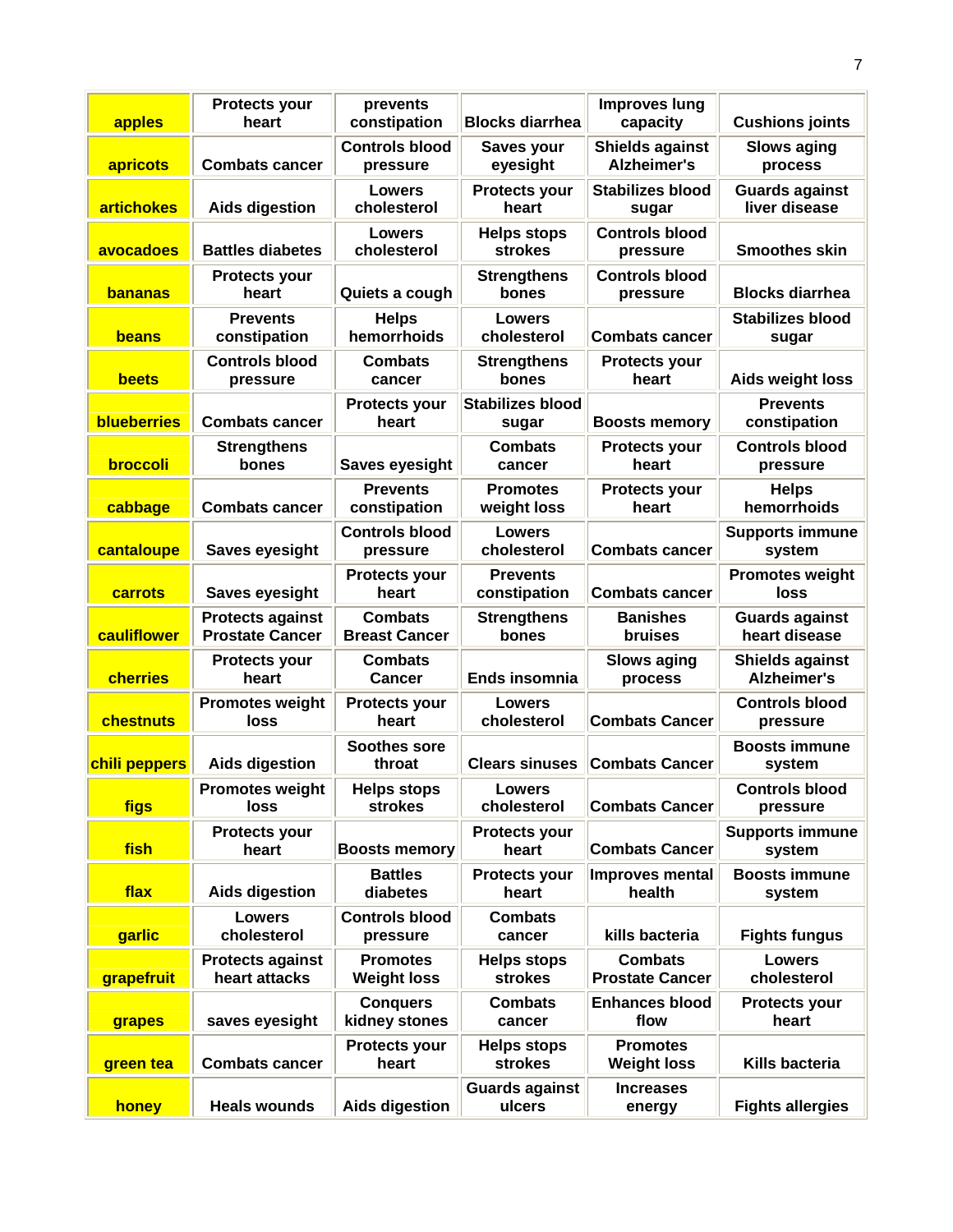| <b>lemons</b>            | <b>Combats cancer</b>                    | <b>Protects your</b><br>heart         | <b>Controls blood</b><br>pressure        | <b>Smoothes skin</b>                 | <b>Stops scurvy</b>                          |
|--------------------------|------------------------------------------|---------------------------------------|------------------------------------------|--------------------------------------|----------------------------------------------|
| <b>limes</b>             | <b>Combats cancer</b>                    | <b>Protects your</b><br>heart         | <b>Controls blood</b><br>pressure        | <b>Smoothes skin</b>                 | <b>Stops scurvy</b>                          |
| mangoes                  | <b>Combats cancer</b>                    | <b>Boosts memory</b>                  | <b>Regulates</b><br>thyroid              | aids digestion                       | <b>Shields against</b><br><b>Alzheimer's</b> |
| mushrooms                | <b>Controls blood</b><br>pressure        | <b>Lowers</b><br>cholesterol          | Kills bacteria                           | <b>Combats cancer</b>                | <b>Strengthens bones</b>                     |
| oats                     | Lowers<br>cholesterol                    | <b>Combats</b><br>cancer              | <b>Battles diabetes</b>                  | prevents<br>constipation             | <b>Smoothes skin</b>                         |
| olive oil                | <b>Protects your</b><br>heart            | <b>Promotes</b><br><b>Weight loss</b> | <b>Combats</b><br>cancer                 | <b>Battles diabetes</b>              | <b>Smoothes skin</b>                         |
| onions                   | Reduce risk of<br>heart attack           | <b>Combats</b><br>cancer              | Kills bacteria                           | Lowers<br>cholesterol                | <b>Fights fungus</b>                         |
| oranges                  | <b>Supports immune</b><br>systems        | <b>Combats</b><br>cancer              | <b>Protects your</b><br>heart            | <b>Strengthens</b><br>respiration    |                                              |
| peaches                  | prevents<br>constipation                 | <b>Combats</b><br>cancer              | <b>Helps stops</b><br><b>strokes</b>     | aids digestion                       | <b>Helps</b><br>hemorrhoids                  |
| peanuts                  | <b>Protects against</b><br>heart disease | <b>Promotes</b><br><b>Weight loss</b> | <b>Combats</b><br><b>Prostate Cancer</b> | Lowers<br>cholesterol                | <b>Aggravates</b><br>diverticulitis          |
| pineapple                | <b>Strengthens</b><br>bones              | <b>Relieves colds</b>                 | <b>Aids digestion</b>                    | <b>Dissolves warts</b>               | <b>Blocks diarrhea</b>                       |
| prunes                   | <b>Slows aging</b><br>process            | prevents<br>constipation              | boosts memory                            | Lowers<br>cholesterol                | <b>Protects against</b><br>heart disease     |
| rice                     | <b>Protects your</b><br>heart            | <b>Battles</b><br>diabetes            | <b>Conquers</b><br>kidney stones         | <b>Combats cancer</b>                | <b>Helps stops</b><br>strokes                |
| <b>strawberries</b>      | <b>Combats cancer</b>                    | <b>Protects your</b><br>heart         | boosts memory                            | <b>Calms stress</b>                  |                                              |
| <b>sweet</b><br>potatoes | Saves your<br>eyesight                   | Lifts mood                            | <b>Combats</b><br>cancer                 | <b>Strengthens</b><br>bones          |                                              |
| tomatoes                 | <b>Protects prostate</b>                 | <b>Combats</b><br>cancer              | Lowers<br>cholesterol                    | <b>Protects your</b><br>heart        |                                              |
| <b>walnuts</b>           | Lowers<br>cholesterol                    | Combats<br>cancer                     | boosts memory                            | <b>Lifts mood</b>                    | <b>Protects against</b><br>heart disease     |
| water                    | <b>Promotes Weight</b><br>loss           | <b>Combats</b><br>cancer              | <b>Conquers</b><br>kidney stones         | <b>Smoothes skin</b>                 |                                              |
| watermelon               | <b>Protects prostate</b>                 | <b>Promotes</b><br><b>Weight loss</b> | <b>Lowers</b><br>cholesterol             | <b>Helps stops</b><br><b>strokes</b> | <b>Controls blood</b><br>pressure            |
| wheat germ               | <b>Combats Colon</b><br>Cancer           | prevents<br>constipation              | <b>Lowers</b><br>cholesterol             | <b>Helps stops</b><br>strokes        | improves<br>digestion                        |
| wheat bran               | <b>Combats Colon</b><br>Cancer           | prevents<br>constipation              | <b>Lowers</b><br>cholesterol             | <b>Helps stops</b><br><b>strokes</b> | improves<br>digestion                        |
| yogurt                   | <b>Guards against</b><br>ulcers          | <b>Strengthens</b><br>bones           | <b>Lowers</b><br>cholesterol             | <b>Supports</b><br>immune<br>systems | <b>Aids digestion</b>                        |
|                          |                                          |                                       |                                          |                                      |                                              |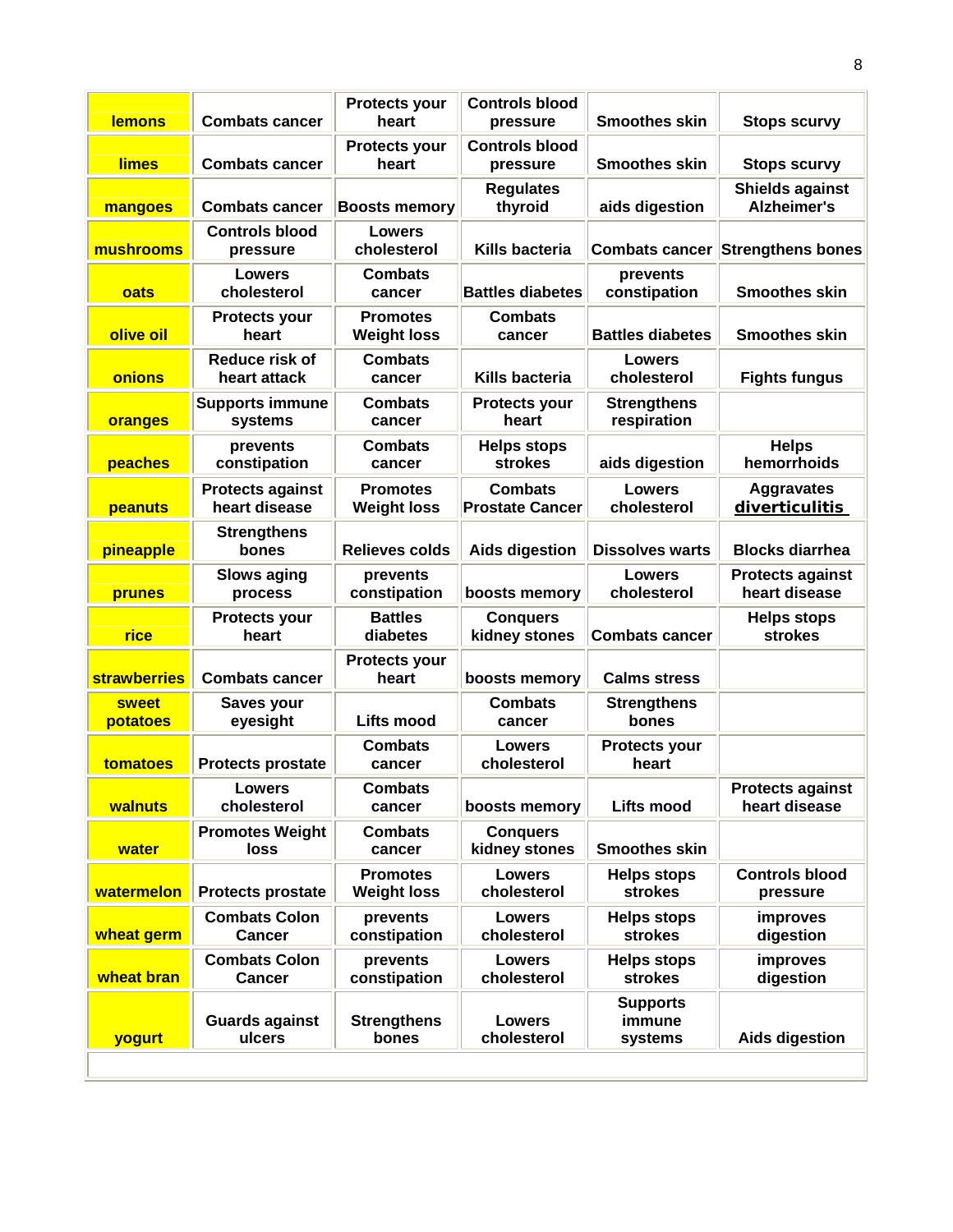## **Olive Picking Old World Style** By Pet Daniels

Sunday, November 12, Marv and Pet Daniels, and Nancy Lehman went to an Olive Picking Party! This function was organized by Will and Chris of Tiber Canyon Olive Ranch (where our October meeting was located). It was a beautiful day and we wondered what the day would bring.

The picking of the olives was split into two shifts, morning and afternoon. Twenty-five of us picked about 30 trees at the farm, which is located west of the San Luis Obispo Airport. The trees were loaded with 80% ripe and 20% green, but ripe enough to pick, fruit. After arriving at the farm we strapped picking buckets on and with a few instructions, began to pick. These folks were all volunteers and did a great job stripping the olives from most of the trees by 12:00 noon. We were served a delicious lunch and left the farm before 1:00 PM when the second crew of 25 more volunteers was to arrive.

This was a wonderful experience, not a difficult task, but a real social event as there were conversations and laughter flowing around the trees with faceless companions while we were stripping the fruit from the branches of the mid-sized Olive trees.

After the fruit was picked and placed into containers holding 40 pounds each, it was to be hauled to the Olive Oil Press located in Hollister the following morning. The pressing had to be done as soon as possible as the olives deteriorate if they are held too long after picking.

If this is something you think you would like to do, keep this event in mind and watch for a reminder and a telephone number to call next fall. Lennette will post it in the newsletter.

#### **Announcements**

**Welcome New Members:** June Gelling, Lora Bourdon-Snow, Shirley Beaumont, and Emily and Nancy Belot.

**Lost Watch:** Barbara Tucker lost her watch at the November meeting at the Cal Poly Crops Unit Classroom and hopes someone found it! If **you** are that someone, please call her at **937-2374** and make her day!

**Additional Thanks:** Marv Daniels forgot to include **Mark Woelfle** on the list of helpers at the Santa Maria Home Show, but he didn't forget the help! Pet and Marv are so grateful for all the wonderful volunteers in our group! (And we're thankful for you two!)

**Join the Parent Organization:** Many of our chapter subscribers are members of the Parent association and, for those of you who aren't, perhaps you **should** consider joining. With parent organization membership you receive a wonderful **color** magazine, *The Fruit Gardener***,** filled with great articles on fruit growing, news, many chapter activities and contacts. Dues are **\$30 annually** or **3 years for \$87**. Membership applications are available from **Joe Sabol**. Call him at **544-1056** if you can't locate him at a meeting.

**Fruit Display Day:** A date has been set for the 2006 Fruit Display Day at UC Lindcove. The Grower's Day will be **December 15** and the Homeowner's Day will be **December 16**. Both events will begin at 9:00 am and go until noon and there will be no formal presentations, so you may arrive anytime between those hours to taste over 100 varieties of citrus fruit. The facility is located at 22963